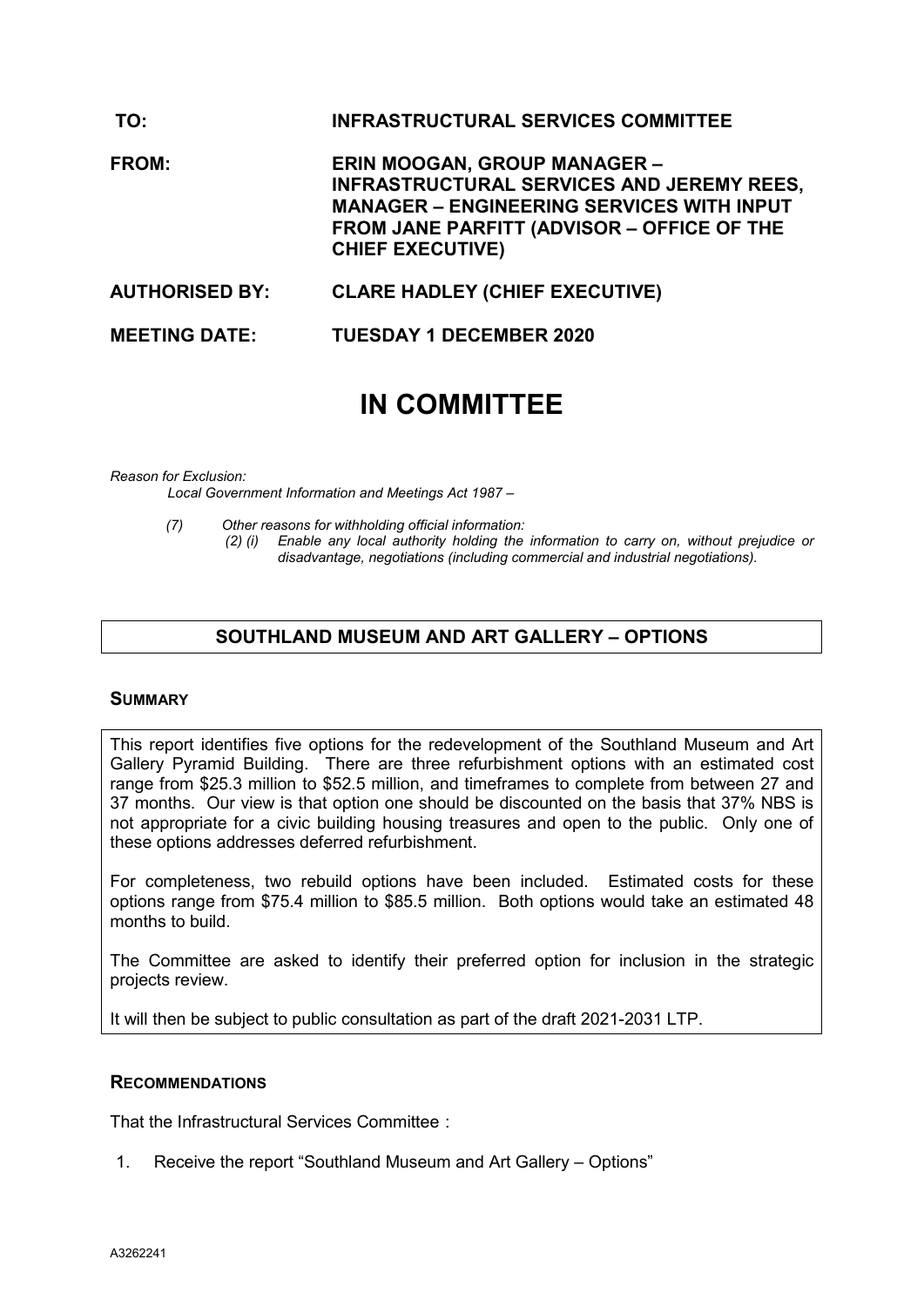- 2. Receive the attached "Southland Museum and Art Gallery Niho O Te Taniwha Options" Report prepared by the Building Intelligence Group (A3262406)
- 3. Note the following five options have been developed:

Option A: 34%NBS and Minimum Refurbishment (estimated cost \$25.3 million) Option B: 67%NBS and Minimum Refurbishment (estimated cost \$26.6 million) Option C: 67%NBS and Full Refurbishment (estimated cost \$52.5 million) Option D: New Build (Location TBC) as per existing floor area (estimated cost \$75.4 million) Option E: New Build (Location TBC) increased floor area (estimated cost \$85.5 million)

- 4. Note that staff advice is that Option A should be eliminated because the level of seismic resilience is inadequate for a civic building open to the public and housing many treasures
- 5. Advise staff which option they wish to be considered for inclusion in the review of strategic project
- 6. Note that the option identified will then be included in the final draft of the 2021-31 LTP, and public consultation will inform the final outcome
- 7. Release the contents of this report and the Southland Museum and Art Gallery Options Report prepared by the Building Intelligence Group after the SMAG Trust Board have been fully advised of the contents of both reports

#### **IMPLICATIONS**

| 1. | Has this been provided for in the Long Term Plan/Annual Plan?                                                                                                                        |
|----|--------------------------------------------------------------------------------------------------------------------------------------------------------------------------------------|
|    | No.                                                                                                                                                                                  |
| 2. | Is a budget amendment required?                                                                                                                                                      |
|    | Yes                                                                                                                                                                                  |
| 3. | Is this matter significant in terms of Council's Policy on Significance?                                                                                                             |
|    | Yes                                                                                                                                                                                  |
| 4. | Implications in terms of other Council Strategic Documents or Council Policy?                                                                                                        |
|    | Options to be consulted on as part of the 2021 LTP                                                                                                                                   |
| 5. | Have the views of affected or interested persons been obtained and is any further<br>public consultation required?                                                                   |
|    | Yes, this item was consulted on as part of the 2018 LTP. All options in the attached<br>Options Report would require additional funding and consultation as part of the<br>2021 LTP. |

## **BACKGROUND**

As a result of a Notice of Motion prepared by Cr Toni Biddle, the then Deputy Mayor, Council passed a resolution on 7 July 2020 that: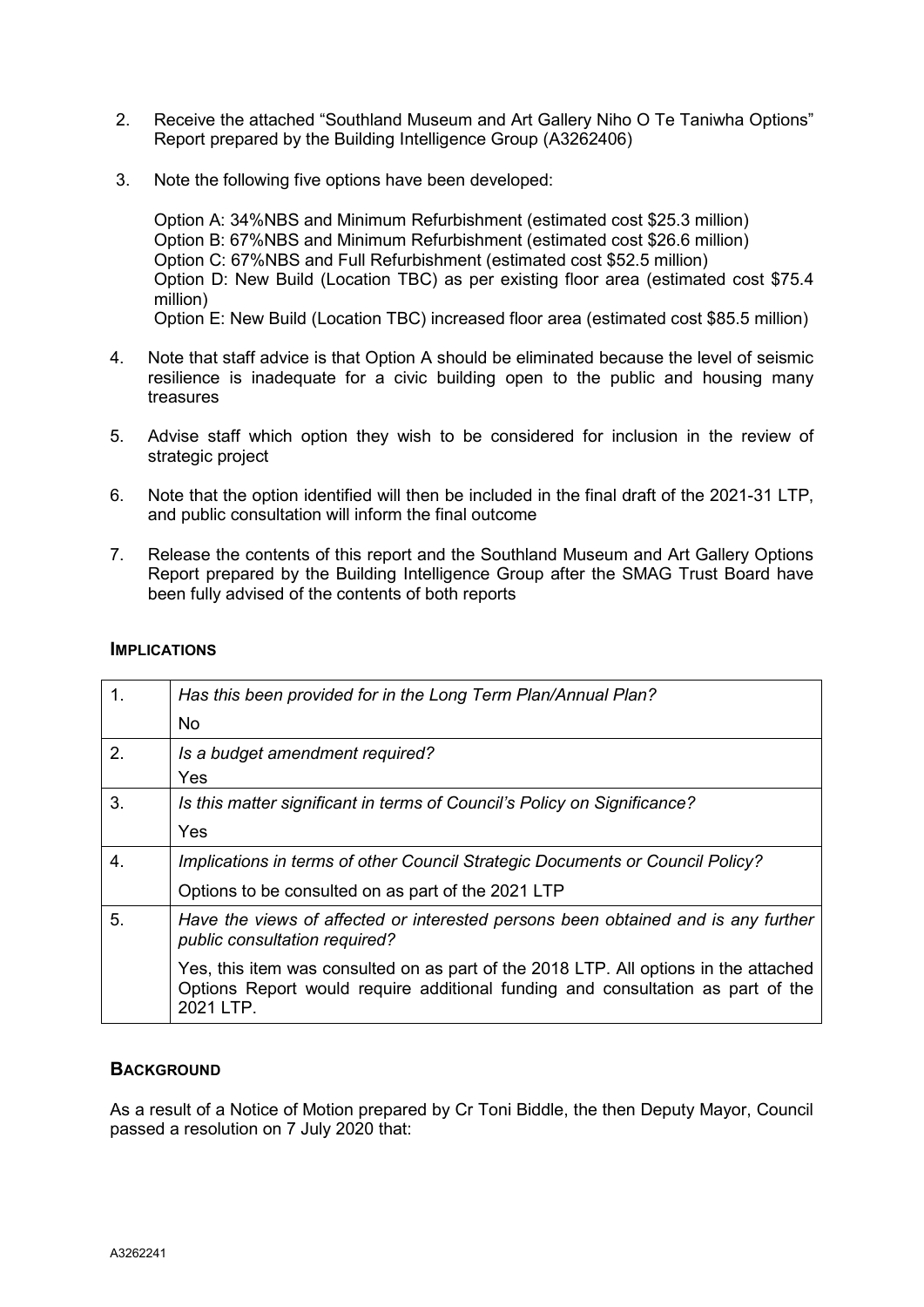- 1. Council fulfils its obligations under Section 77 of the Local Government Act that Council ask the Chief Executive to report to Council with all options for redevelopment of the Museum pyramid on the existing site within five months; to enable the options to be included in the draft Long-term Plan for consultation; and
- 2. Council support a budget estimate of \$250,000 to be referred to the Quarterly Finance Report, and
- 3. Council's preference, where possible is that local firms are used on behalf of Council due to our desire to support local businesses.

To action this, a Request for Proposal was issued on 14 July 2020 for the delivery of an Options Report. The scope of the report was focussed on identifying all options for redevelopment of the Southland Museum and Art Gallery Pyramid Building on the existing site.

For completeness, Council officers requested that a further two options be included. These were a new build with the same floor area, and a new build with the floor area specified in the 2019 "Tim Walker Associates report" – [SMAG-Strategic-Review-Reinventing-the-Southland-](https://icc.govt.nz/wp-content/uploads/2020/04/SMAG-Strategic-Review-Reinventing-the-Southland-Museum.pdf)[Museum.pdf \(icc.govt.nz\)](https://icc.govt.nz/wp-content/uploads/2020/04/SMAG-Strategic-Review-Reinventing-the-Southland-Museum.pdf) . These options were included for comparative purposes.

The Building Intelligence Group were the successful tenderer and they delivered the attached report "Southland Museum and Art Gallery Options Report" within the budget set by council.

## **OPTION EVALUATION**

The report canvasses five options, which are evaluated in the below table: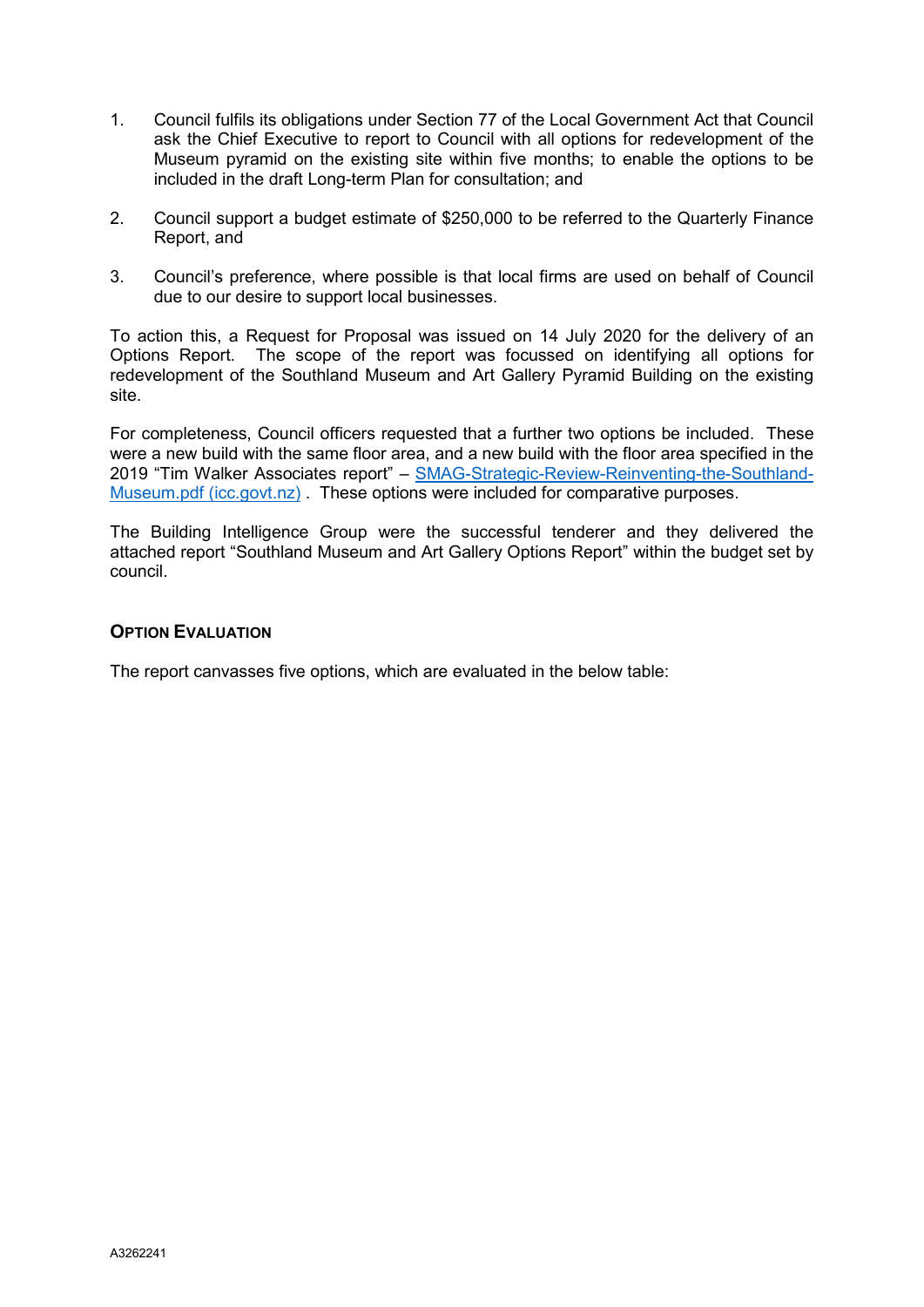| <b>Option</b>                                   | Option A - 34% NBS and<br><b>Minimum Refurbishment</b>                                                | Option B - 67% NBS and<br><b>Minimum Refurbishment</b>                                                         | Option C - 67% NBS and Full<br><b>Refurbishment</b>                                                               | Option D - New Build<br>(Location TBC) as per<br>existing floor area                                                                | <b>Option E - New Build</b><br>(location TBC) as per<br><b>Tim Walker floor area</b>     |
|-------------------------------------------------|-------------------------------------------------------------------------------------------------------|----------------------------------------------------------------------------------------------------------------|-------------------------------------------------------------------------------------------------------------------|-------------------------------------------------------------------------------------------------------------------------------------|------------------------------------------------------------------------------------------|
| <b>Makes the Building</b><br>Safe?              | Address's immediate life safety<br><b>issues</b>                                                      | <b>Significantly improves</b><br>immediate life safety                                                         | <b>Significantly improves</b><br>immediate life safety                                                            | Yes                                                                                                                                 | Yes                                                                                      |
| <b>Deliver a Resilient</b><br><b>Building?</b>  | Low level of seismic resilience<br>Highly likely building will be                                     | Moderate level seismic of<br>resilience                                                                        | <b>Moderate level of seismic</b><br>resilience                                                                    | <b>High level of seismic</b><br>resilience                                                                                          | <b>High level of seismic</b><br>resilience                                               |
|                                                 | damaged and need internal repair<br>after a significant earthquake.<br>Demolition could be inevitable | Reduces but does not<br>remove likelihood of future<br>building closures after a<br>significant earthquake     | Reduces but does not remove<br>likelihood of future building<br>closures after a significant<br>earthquake        | Reduced risk of building<br>closure after a significant<br>earthquake                                                               | Reduced risk of<br>building closure after a<br>significant earthquake                    |
| <b>Address Deferred</b><br><b>Refurbishment</b> | <b>No</b>                                                                                             | <b>No</b>                                                                                                      | <b>Yes</b>                                                                                                        | Yes                                                                                                                                 | <b>Yes</b>                                                                               |
| including building<br>services?                 | Refurbishment limited to areas of<br>the building where strengthening<br>work will be required        | Refurbishment limited to<br>areas of the building where<br>strengthening work will be<br>required              |                                                                                                                   |                                                                                                                                     |                                                                                          |
| <b>Improves</b><br>accessibility?               | <b>Minor Improvement</b>                                                                              | <b>Minor improvement</b>                                                                                       | <b>Significant improvement</b>                                                                                    | Yes                                                                                                                                 | <b>Yes</b>                                                                               |
|                                                 | Comply with building code only<br>(ANARP)                                                             | Comply with building code<br>only (ANARP)                                                                      | Could be constraints with<br>existing building                                                                    | Best practice standards                                                                                                             | <b>Best practice</b><br>standards                                                        |
| <b>Future proofs the</b><br>museum service?     | No<br>Strengthening work will impact<br>current layout to accommodate<br>new structural requirements  | <b>No</b><br>Strengthening work will<br>impact current layout to<br>accommodate new structural<br>requirements | Significant Improvement but<br>there may be compromises in<br>layout to accommodate new<br>structure requirements | Yes                                                                                                                                 | <b>Yes</b>                                                                               |
| <b>Address's Roof</b><br><b>Issues?</b>         | Yes                                                                                                   | Yes                                                                                                            | Yes                                                                                                               | <b>Yes</b>                                                                                                                          | <b>Yes</b>                                                                               |
| <b>Address's storage</b><br>concerns?           | No                                                                                                    | <b>No</b>                                                                                                      | <b>Minor Improvement</b><br>Could make storage more<br>efficient through design<br>solutions                      | <b>Moderate Improvement</b><br>New building layout will<br>ensure efficient design<br>which could resolve current<br>storage issues | Yes                                                                                      |
| <b>Estimated Cost</b>                           | \$25.3M                                                                                               | \$26.6M                                                                                                        | \$52.5M                                                                                                           | \$75.4M                                                                                                                             | \$85.5M                                                                                  |
| <b>Timeframes</b>                               | 27 Months                                                                                             | 27 Months                                                                                                      | 37 Months                                                                                                         | <b>48 Months</b><br>*potential to be longer in a<br>different location to the<br>Pyramid                                            | <b>48 Months</b><br>*potential to be longer<br>in a different location<br>to the Pyramid |